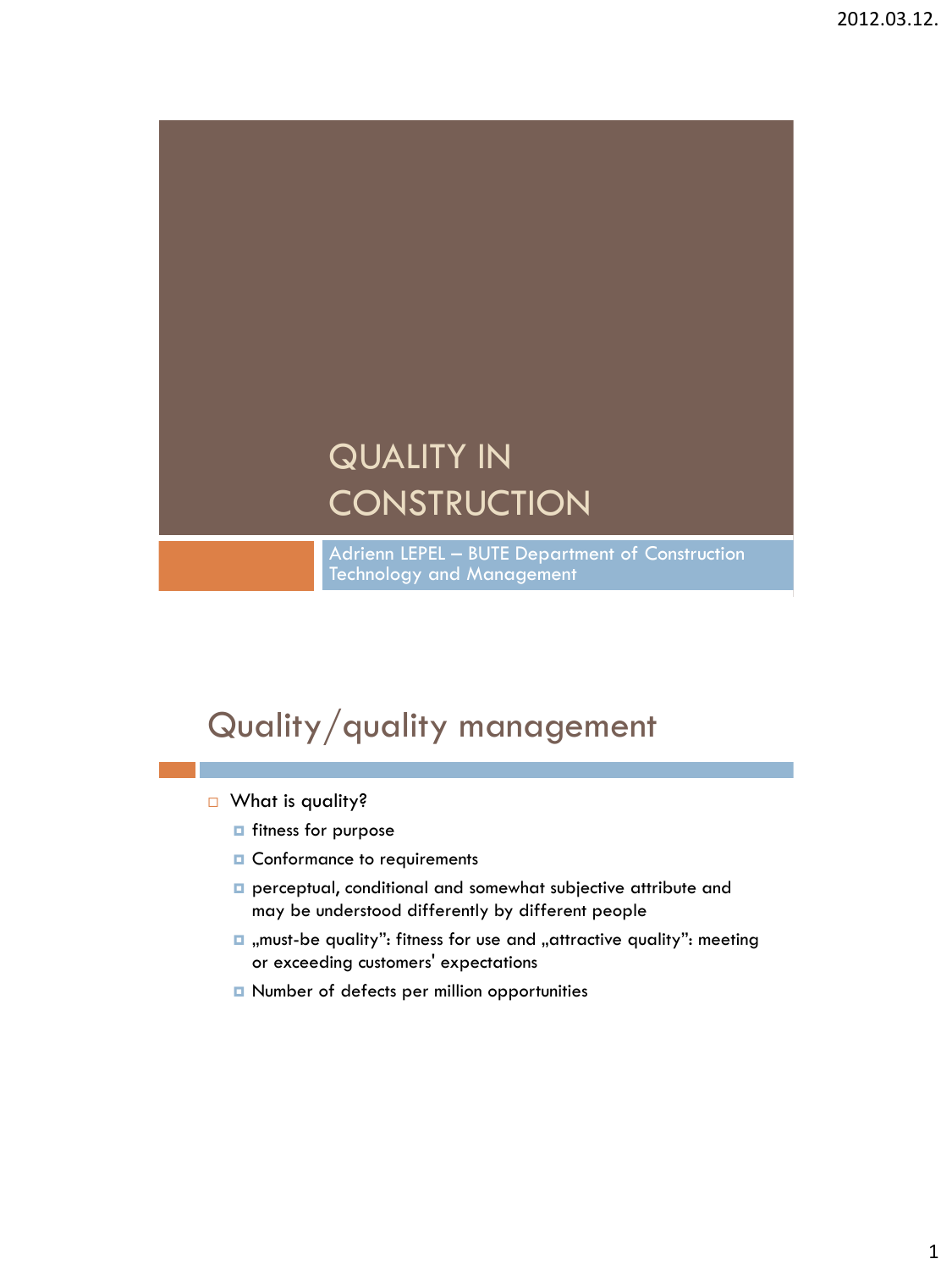# Quality/quality management

#### □ What is quality management?

- $\blacksquare$  It does not aim to assure good quality, but rather to ensure that an organization or product is consistent.
- $\blacksquare$  It has four main components:
	- quality planning,
	- quality control,
	- **quality assurance,**
	- **quality improvement.**

#### **Principles:**

- **n** meeting customer requirements,
- **Leadership and involvement of people,**
- understanding and managing all interrelated processes as a system,
- continual improvement
- decisions are always based on the data analysis and information

# Quality/quality management

Quality in the construction industry

- $\Box$  Quality refers to products or services
- $\Box$  Quality management refers to processes
	- **P** Production of material or other products (industrial processes)
	- **u** Using these materials or other products in construction projects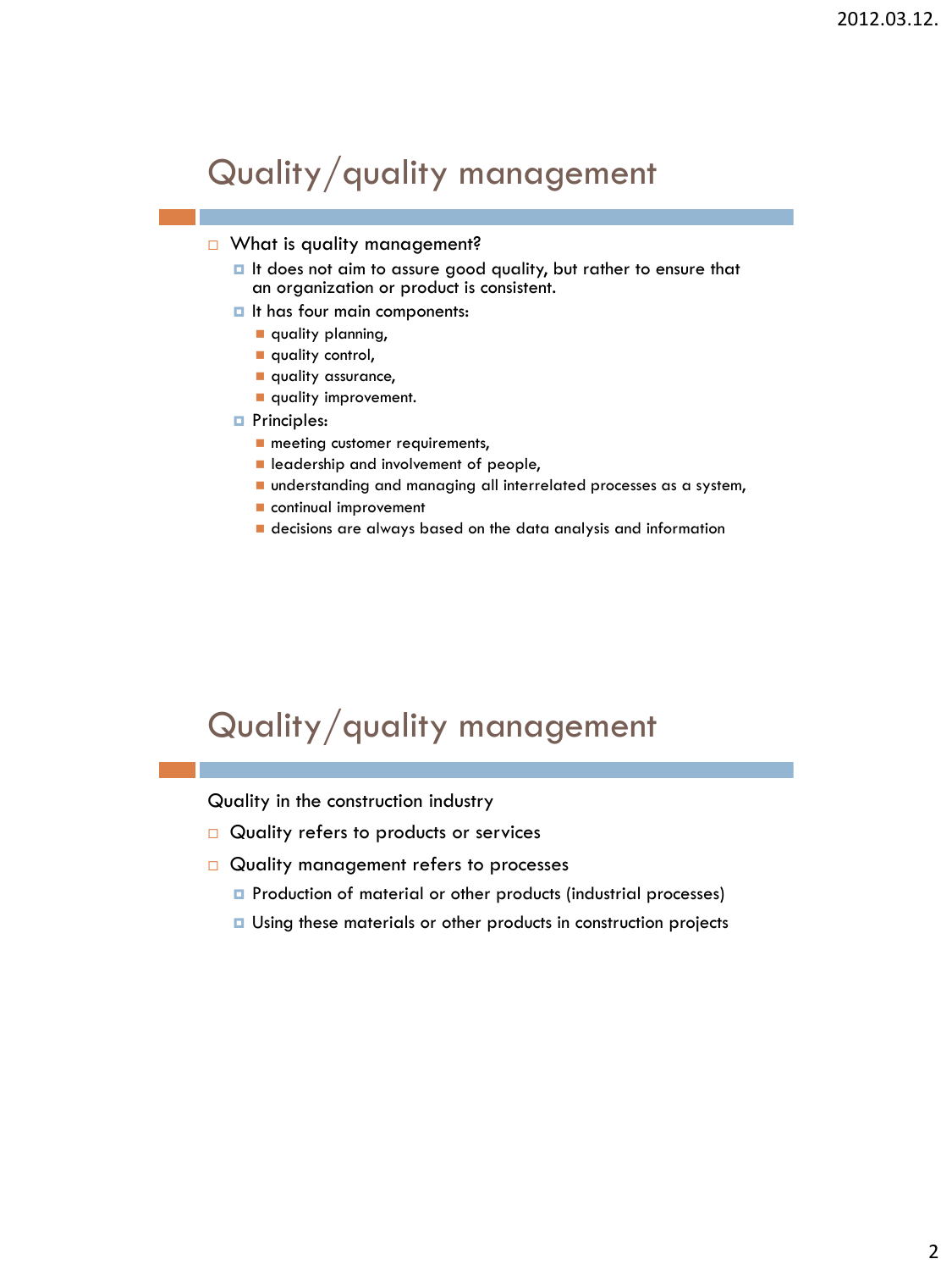## Regulation

- $\Box$  Council Directive 89/106/EEC relating to construction products
	- $\blacksquare$  The essential requirements do not apply directly to the products themselves, but are broad functional requirements which apply to the construction works in which the products are to be incorporated.
	- Definition: 'construction product' means any product which is produced for incorporation in a permanent manner in construction works, including both buildings and civil engineering works
	- **Harmonised standards**
	- **European technical approval**
	- **E** Attestation of conformity

# Regulation

- $\Box$  Council Directive 89/106/EEC relating to construction products - Annexes
	- **E** Essential requirements
		- **Mechanical resistance and stability**
		- Safety in case of fire
		- Hygiene, health and the environment
		- Safety in use
		- **Protection against noise**
		- **Energy economy and heat retention**
	- **European technical approval**
	- **E** Attestation of conformity with technical specifications
	- **Approval of testing laboratories, inspection bodies and** certification bodies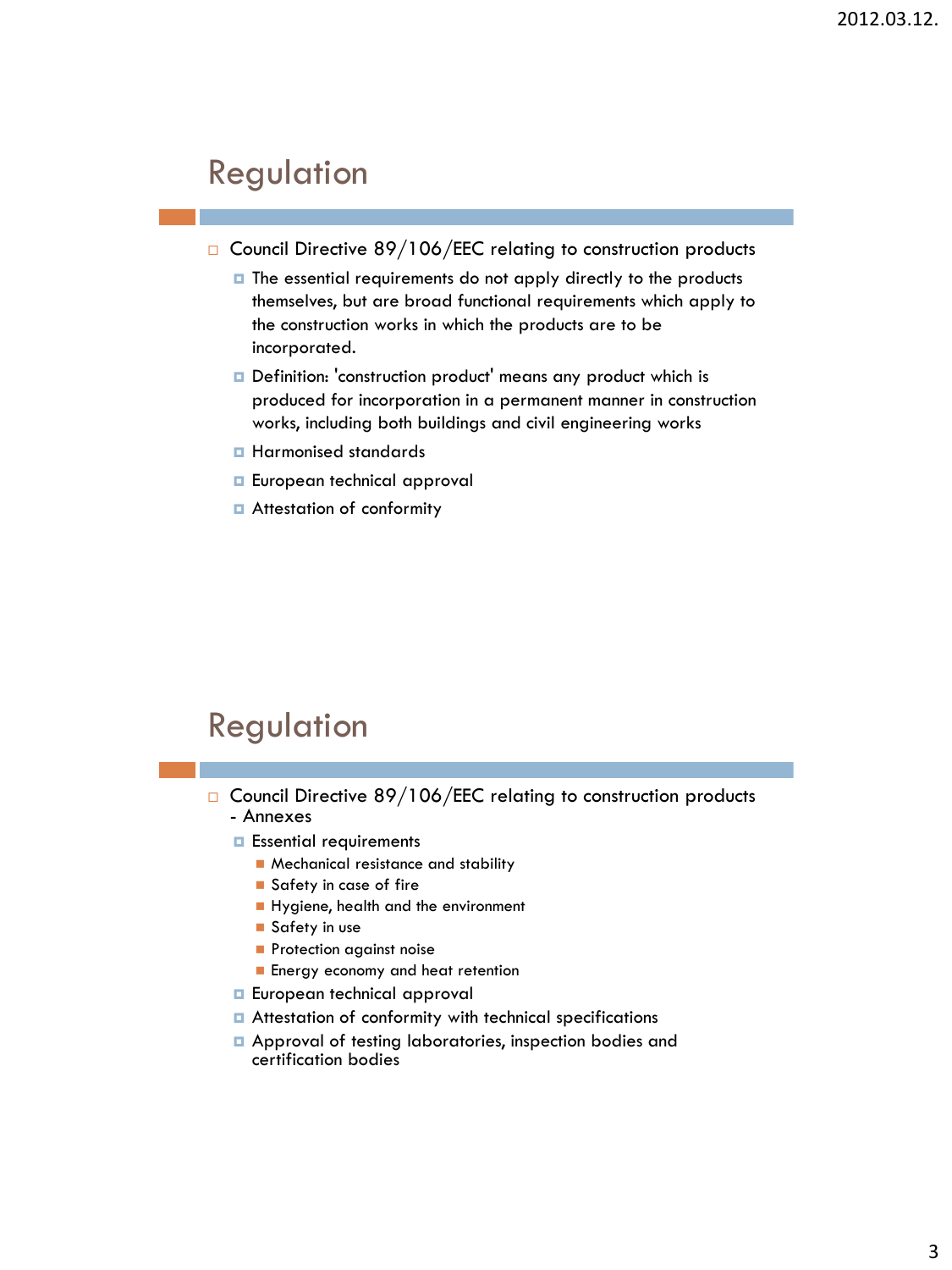#### Short history

- **n** Middle age: Guilds
- Frederick W. Taylor (1856 –1915) improve industrial efficiency (decreasing quality)
- **D** Mass production: inspectors
- Walter A. Shewhart (1891 1967) statistical quality control process quality control
- WW2 USA importance of quality



- **E** Europe 1920-40 quality check
- Japan, 1950 W. Edwards Deming (1900-1993) and Joseph M. Juran (1904 – 2008) – TQ strategy
	- Deming cycle PDCA

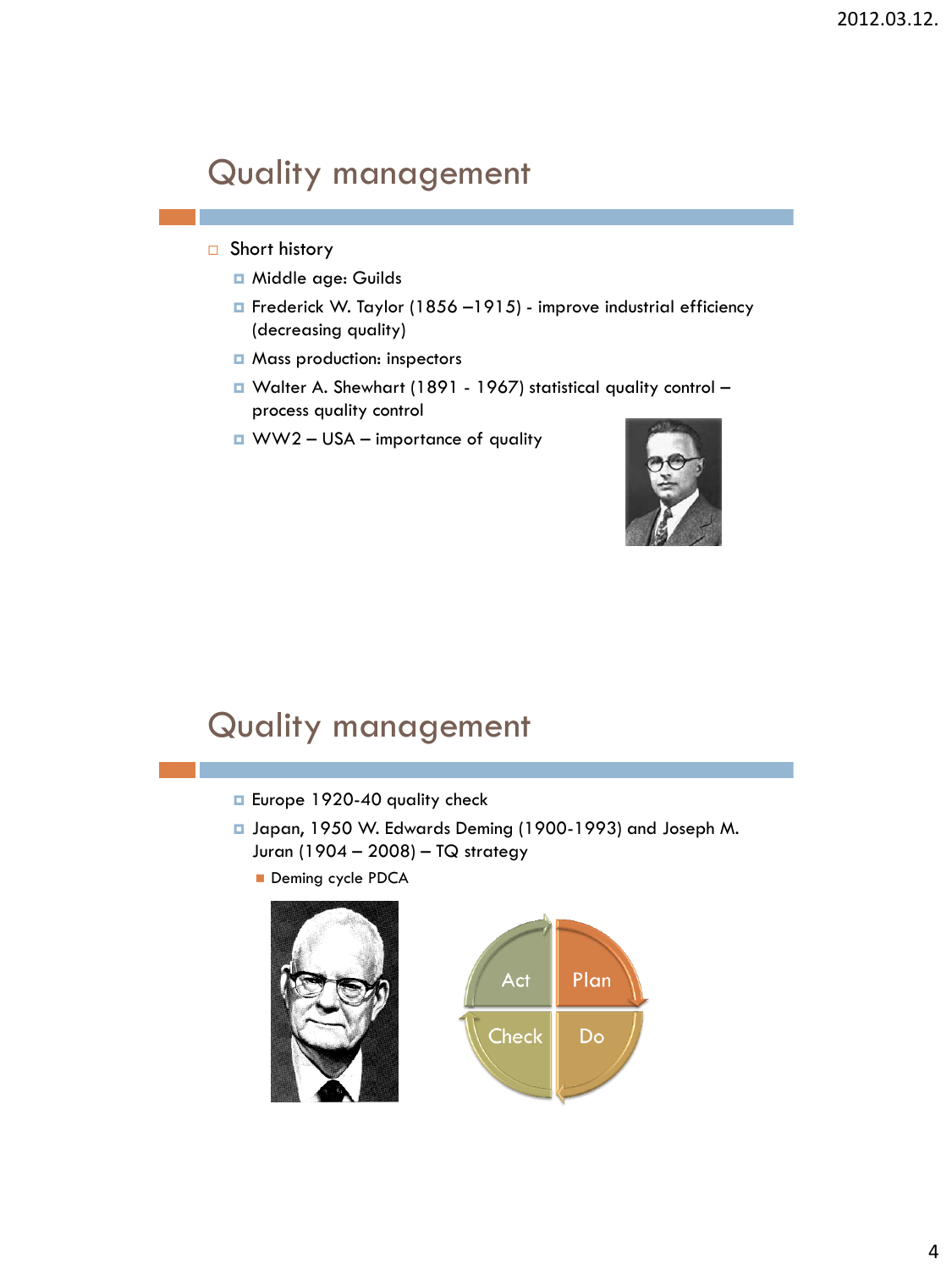- □ Japan, 1950 W. Edwards Deming (1900-1993) and Joseph M. Juran (1904 – 2008) – TQ strategy
	- Deming's 14 key principles :
	- 1. Create constancy of purpose toward improvement of product and service, with the aim to become competitive, stay in business and to provide jobs.
	- 2. Adopt the new philosophy.
	- 3. Cease dependence on inspection to achieve quality. Eliminate the need for massive inspection by building quality into the product in the first place.
	- 4. End the practice of awarding business on the basis of a price tag. Instead, minimize total cost.

- □ Japan, 1950 W. Edwards Deming (1900-1993) and Joseph M. Juran (1904 – 2008) – TQ strategy
	- Deming's 14 key principles :
	- 5. Improve constantly and forever the system of production and service, to improve quality and productivity, and thus constantly decrease costs.
	- 6. Institute training on the job.
	- $\overline{z}$ . Institute leadership. The aim of supervision should be to help people and machines and gadgets do a better job.
	- 8. Drive out fear, so that everyone may work effectively for the company.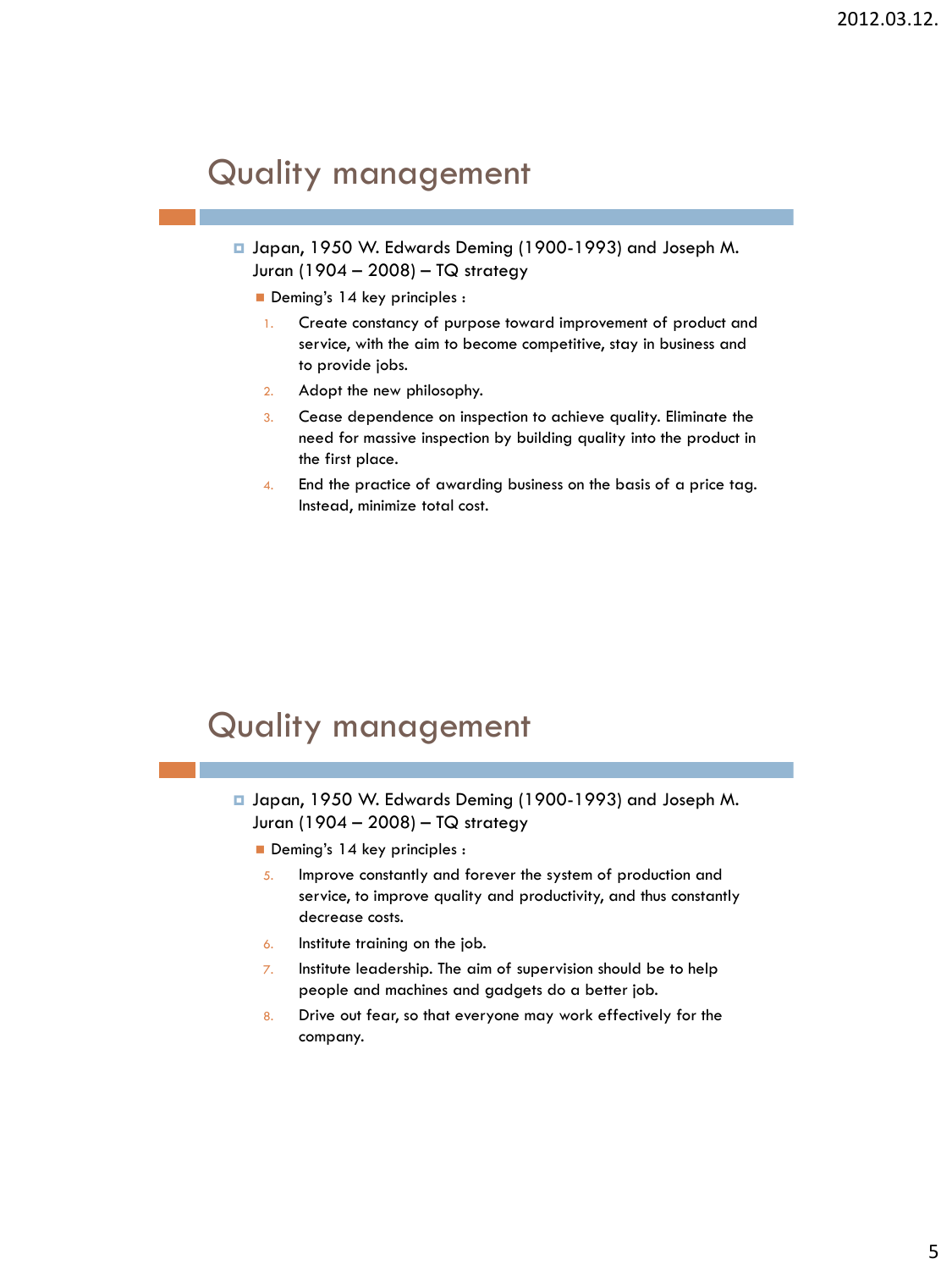Japan, 1950 W. Edwards Deming (1900-1993) and Joseph M. Juran (1904 – 2008) – TQ strategy

Deming's 14 key principles :

- 9. Break down barriers between departments.
- 10. Eliminate slogans, exhortations, and targets for the work force asking for zero defects and new levels of productivity.
- 11. Eliminate work standards (quotas) on the factory floor. Eliminate management by objective.
- 12. Remove barriers that rob people of their right to pride of workmanship.
- 13. Institute a vigorous program of education and self-improvement.
- 14. Put everybody in the company to work to accomplish the transformation. The transformation is everybody's job.

- □ Japan, 1950 W. Edwards Deming (1900-1993) and Joseph M. Juran (1904 – 2008) – TQ strategy
	- **Applying the Pareto principle** to quality issues



- **Focus on managing for quality**
- **Juran's trilogy: an approach to cross-functional management that is** composed of three managerial processes: quality planning, quality control and quality improvement.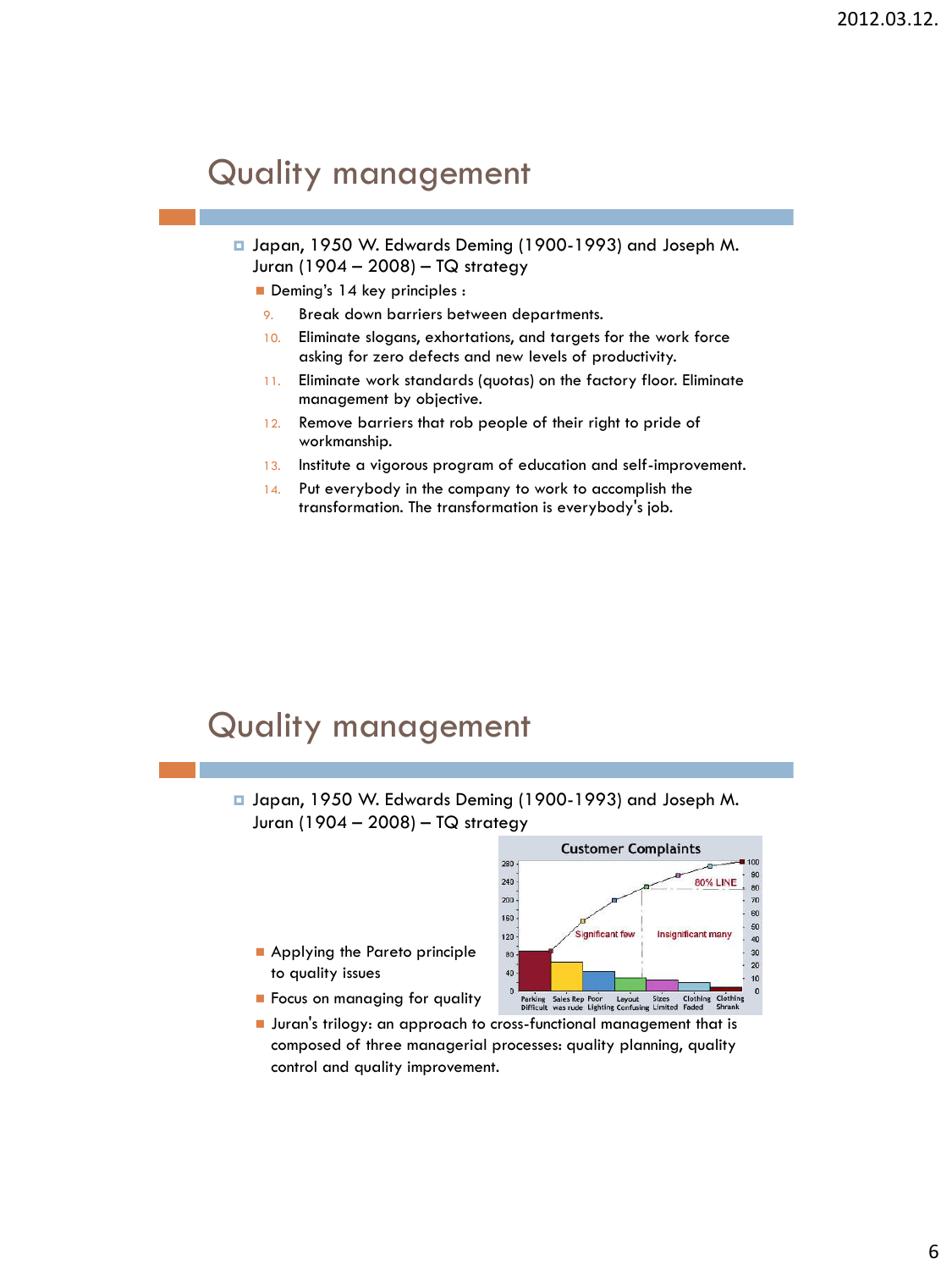- □ Europe 1979 BS 5750 Standards on quality management, based on Department of Defence MIL-Q-9858 standard (USA)
- 1987 ISO 9000 series of standards reviewed several times since then
- **1996 ISO 16000 series of standards Environmental** management standards
- Nowadays: integrated systems, harmonising standards and systems, total quality management approaches

# ISO 9000 standards

- □ ISO 9001:2008 Quality management systems Requirements
- □ ISO 9000:2005 Quality management systems Fundamentals and vocabulary
- □ ISO 9004:2009 Managing for the sustained success of an organization - A quality management approach
- $\Box$  The ISO 9001 standard is generalised and abstract, it contains business management guidelines.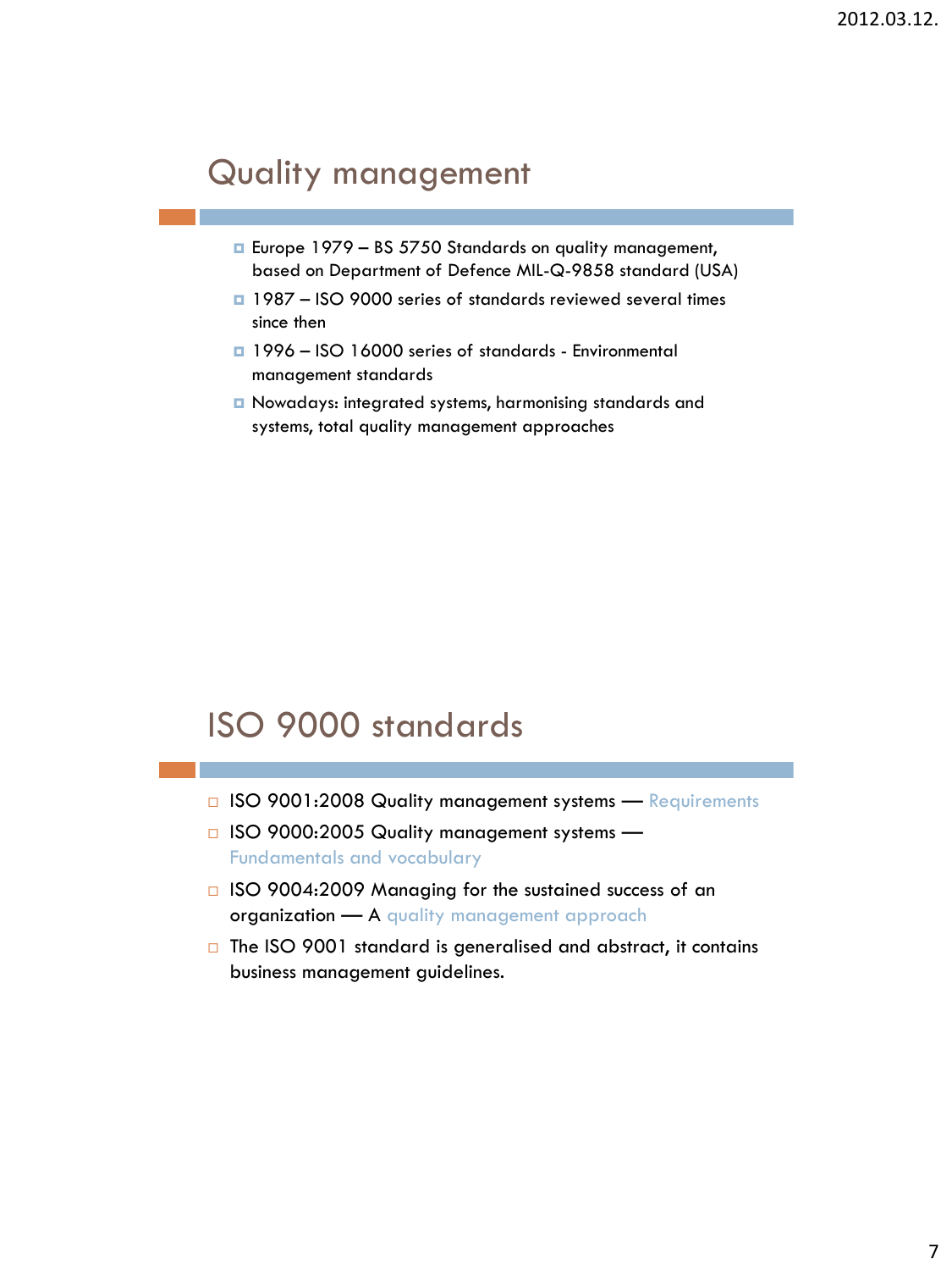# ISO 9000 standards

#### Rewiews of ISO 9000

- **1987**: ISO 9000:1987 had the same structure as the BS 5750, with three 'models' for quality management systems:
	- **ISO 9001:1987 quality assurance in design, development,** production, installation, and servicing
	- **ISO 9002:1987 quality assurance in** production, installation, and servicing
	- **ISO 9003:1987 quality assurance in final inspection and test**
- **1994**: ISO 9000:1994 emphasized quality assurance via preventive actions, instead of just checking final product, and continued to require evidence of compliance with documented procedures.

# ISO 9000 standards

- **2000**: ISO 9001:2000 combined the three standards—9001, 9002, and 9003-into one, called 9001. It placed the concept of process management front and centre. It demanded involvement by upper executives in order to integrate quality into the business system. Another goal was to improve effectiveness via process performance metrics: numerical measurement of the effectiveness of tasks and activities.
- **2008**: ISO 9001:2008 basically re-narrates ISO 9001:2000. It only introduced clarifications to the existing requirements of ISO 9001:2000 and some changes intended to improve consistency with ISO 14001:2004.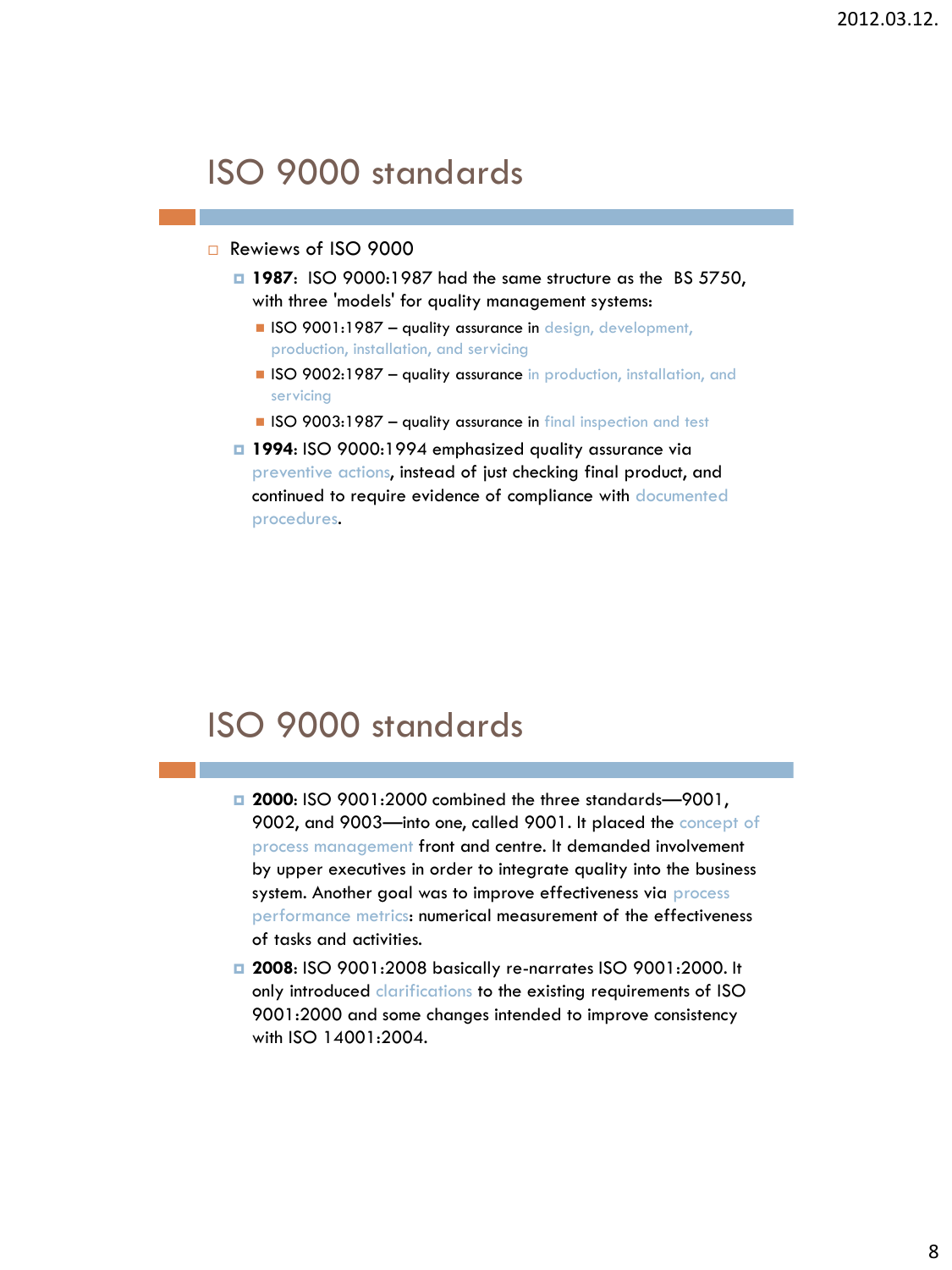# ISO 9000 standards

- □ Main points of ISO 9001
	- **□** The quality policy is a formal statement from management, linked to the business and marketing plan and to customer needs. The quality policy is understood and followed at all levels and by all employees.
	- $\blacksquare$  The business makes decisions about the quality system based on recorded data.
	- $\blacksquare$  The quality system is regularly audited and evaluated for conformance and effectiveness.
	- Records show how and where raw materials and products were processed to allow products and problems to be traced to the source.

# ISO 9000 standards

- $\blacksquare$  The business determines customer requirements.
- **The business has created systems for communicating with** customers about product information, inquiries, contracts, orders, feedback, and complaints.
- **D** When developing new products, the business plans the stages of development, with appropriate testing at each stage. It tests and documents whether the product meets design requirements, regulatory requirements, and user needs.
- The business regularly reviews performance through internal audits and meetings. It has a documented procedure for internal audits.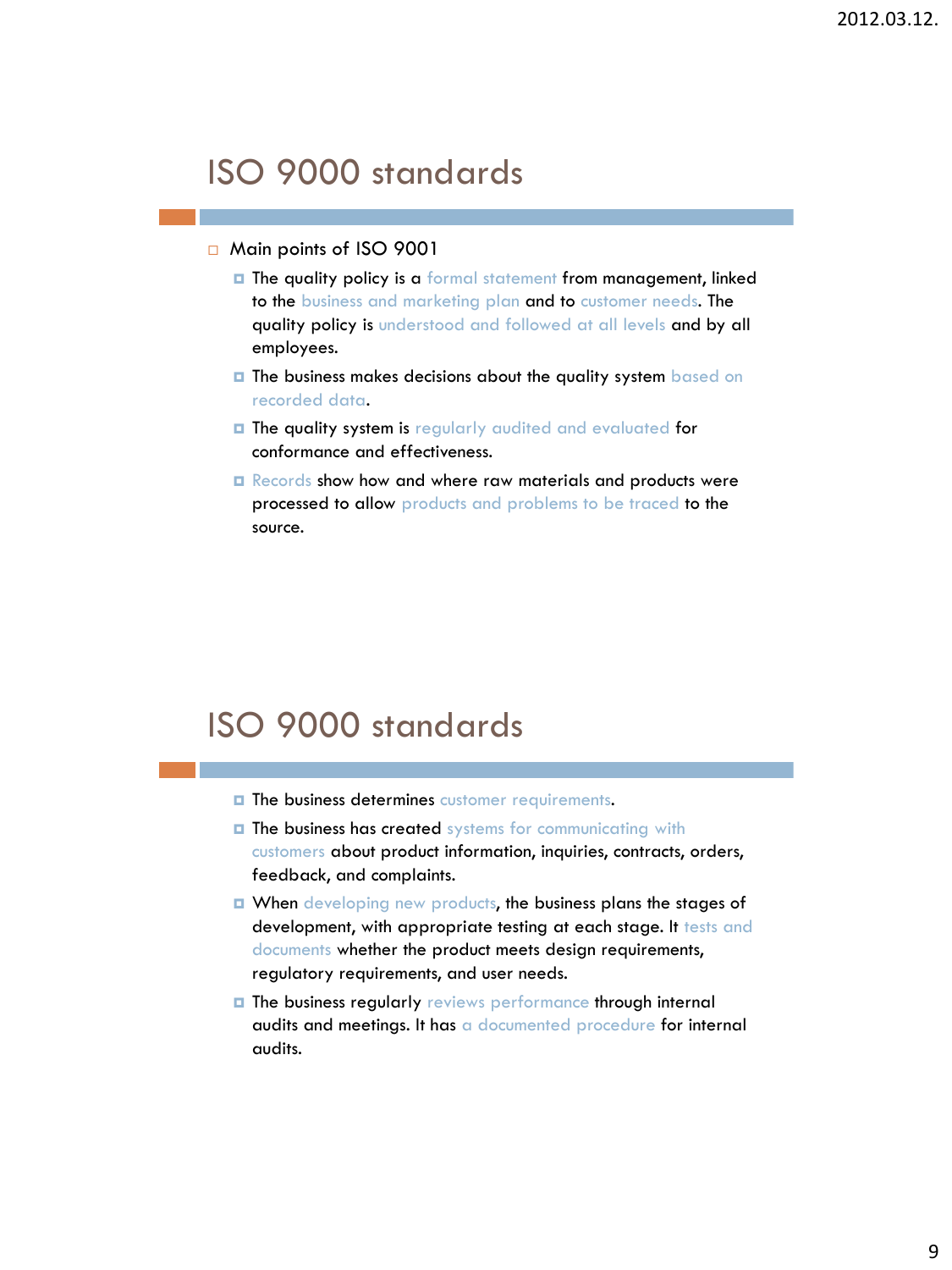# ISO 9000 standards

- **The business deals with past problems and potential problems. It** keeps records of these activities and the resulting decisions, and monitors their effectiveness. There are documented procedures for dealing with actual and potential problems involving suppliers, customers, or internal problems.
- $\blacksquare$  The business
	- makes sure no one uses a bad product,
	- determines what to do with a bad product,
	- **deals with the root cause of problems,**
	- Reeps records to use as a tool to improve the system.

- $\Box$  Methods of quality improvement
	- **PDCA** plan, do, check, act cycle for quality control purposes.
	- 6σ, Six Sigma combines established methods such as statistical process control, design of experiments (DMAIC method: define, measure, analyze, improve, control) and failure mode and effects analysis (FMEA) in an overall framework.
	- □ TQM total quality management is a management strategy aimed at embedding awareness of quality in all organizational processes.
	- ISO 10006:2003, Quality management systems Guidelines for quality management in projects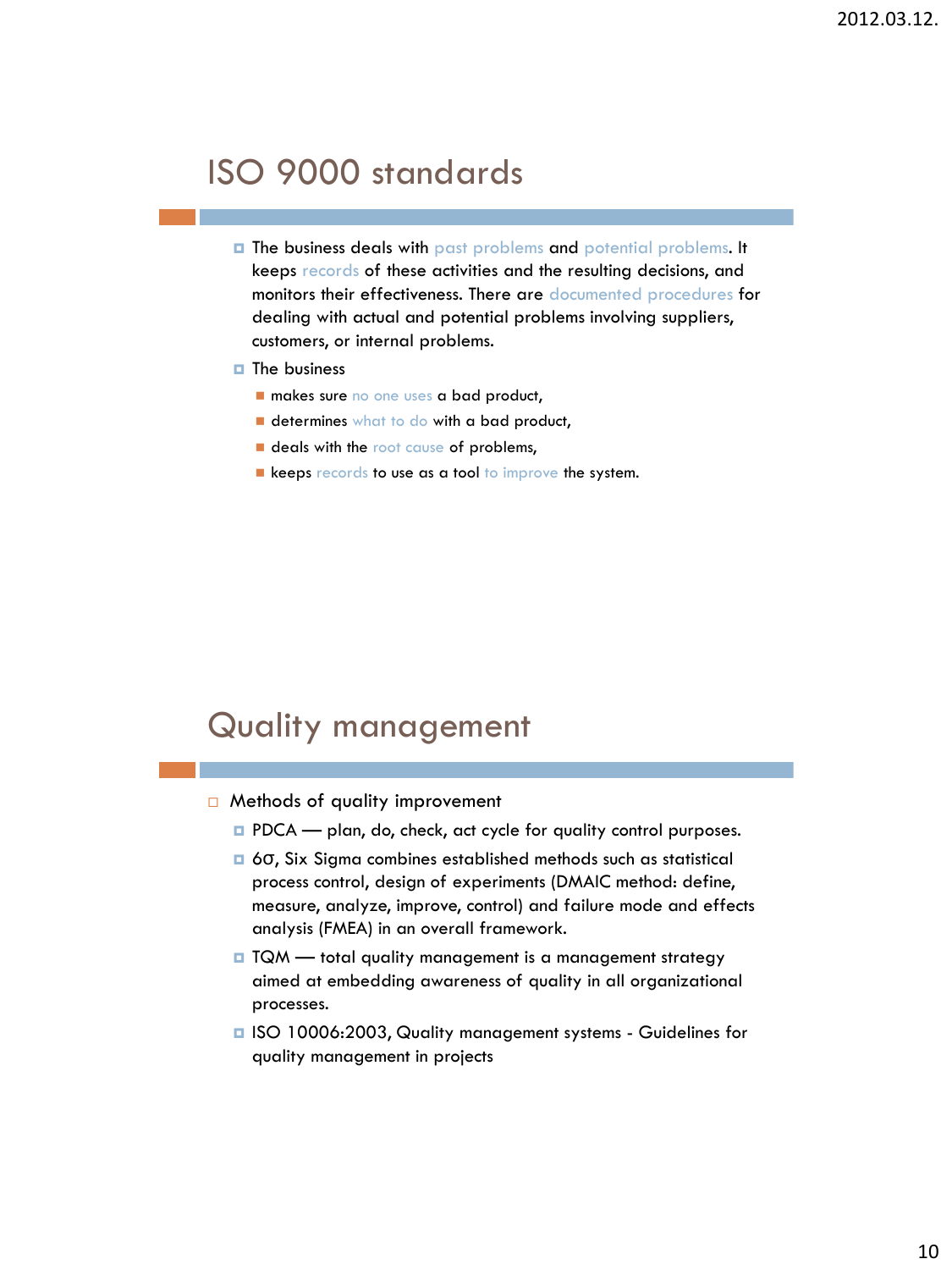#### Quality management in construction

- □ Building (i.e. using building materials and other products) is different from other industrial processes, because:
	- A construction project is always unique (different place/building/team…)
	- $\Box$  A construction project has relatively high costs the product (building) has longer lifespan
	- $\Box$  The product (building) can not be moved the "factory" producing equipment is moved to the site
	- $\Box$  Processes take place outside effects of weather
	- Built-in defects are complicated to correct

## Quality management in construction

- A construction project has lots of processes, needs lots of professions
- **Q** Changing priorities during the project:
	- **Price in planning phase**
	- Deadline in construction phase
	- Quality at handover
- $\blacksquare$  Processes are changed/developed during the construction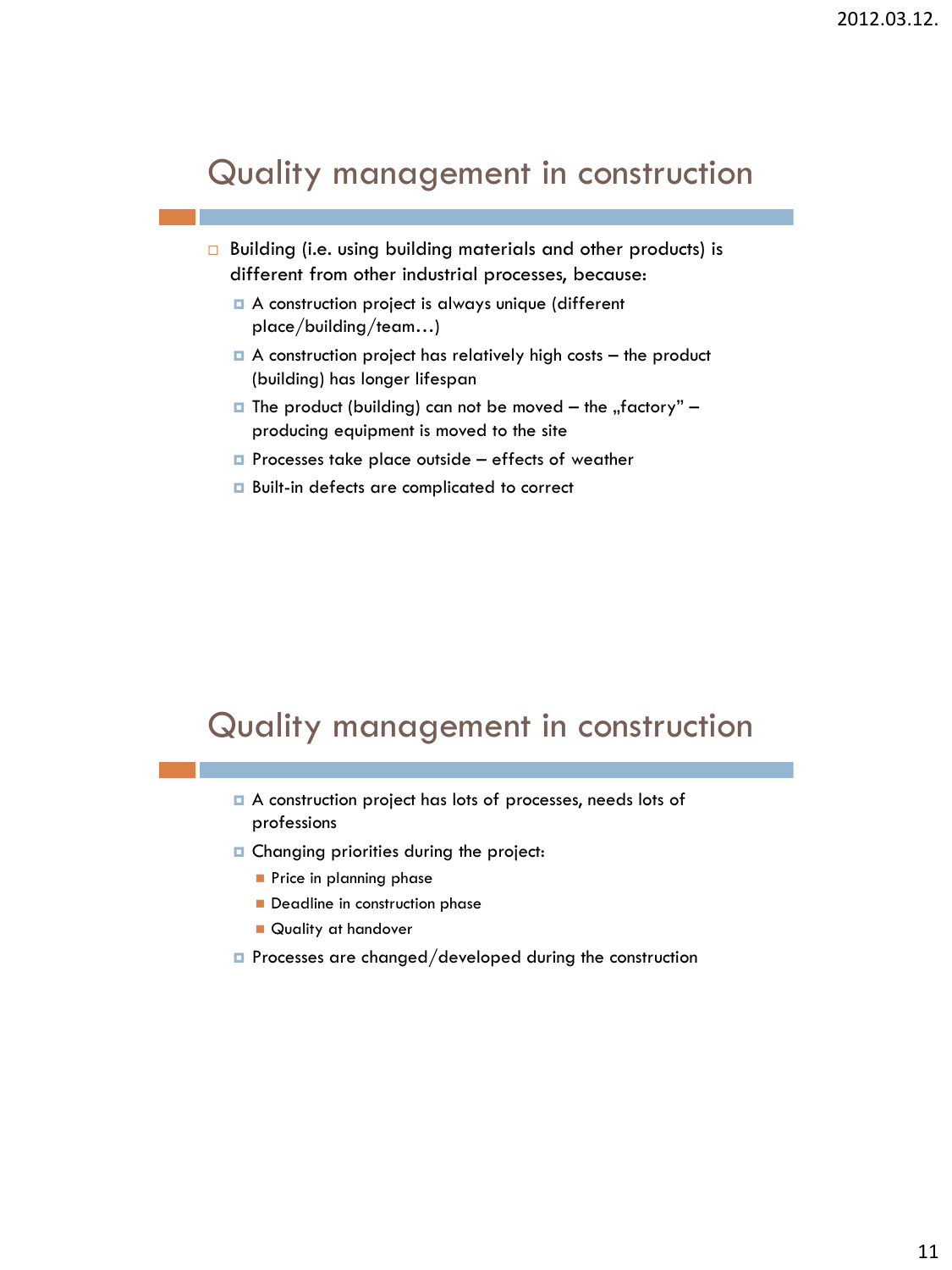## Quality management in construction

#### □ Customer needs:

- **n** Functional, economical, technical, aesthetical etc. requirements of the client
- $\Box$  All the needs of the users known/unknown during he project
- **□** Social claims
- **Legal prescriptions (local and global)**

## Quality management in construction

- □ According to the ISO 9000 standards, all projects should have their own audited quality management systems.
- If the main contractor (prime/general contractor) has an audited QM system, then all the relating parts can be used in the projects.
- □ Every project has to have its own Project Quality Management System.
- $\Box$  The project manager's task is to decide on the project organisation, and the PQMS.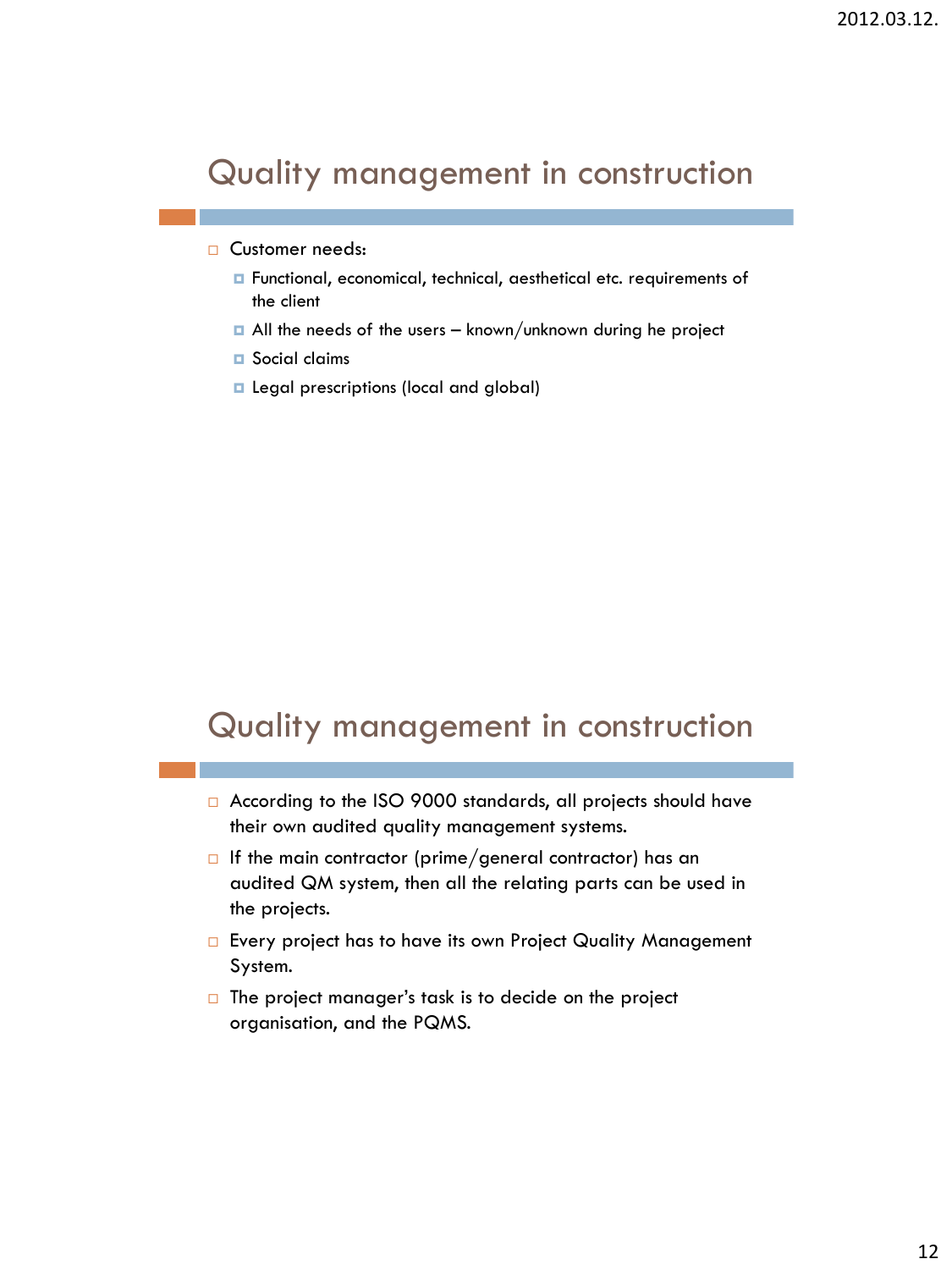## Quality management in construction

- □ Quality aims have to defined, and understood by all participants
- $\Box$  The system of responsibilities has to be defined for all of the processes.
- $\Box$  Quality expectations have to be fixed esp. for significant technologies.
- $\Box$  Methods and frequency of quality control have to be predefined.
- $\square$  Subcontractors have to know and accept quality aims and quality plans related to their processes.

# Quality management in construction

- $\Box$  Selecting subcontractors
	- **Exaluation criteria have to be defined**
	- According to ISO 9000 there should be an updated list of subcontractors, suppliers, that contains quality evaluation for former co-operations
	- **Factors can be:** 
		- **Quality**
		- Keeping deadlines
		- **Being reliable**
		- **Price**
	- **Before contracting, new sub-contractors have to be audited**
	- After finishing the job, sub-contractors have to be evaluated.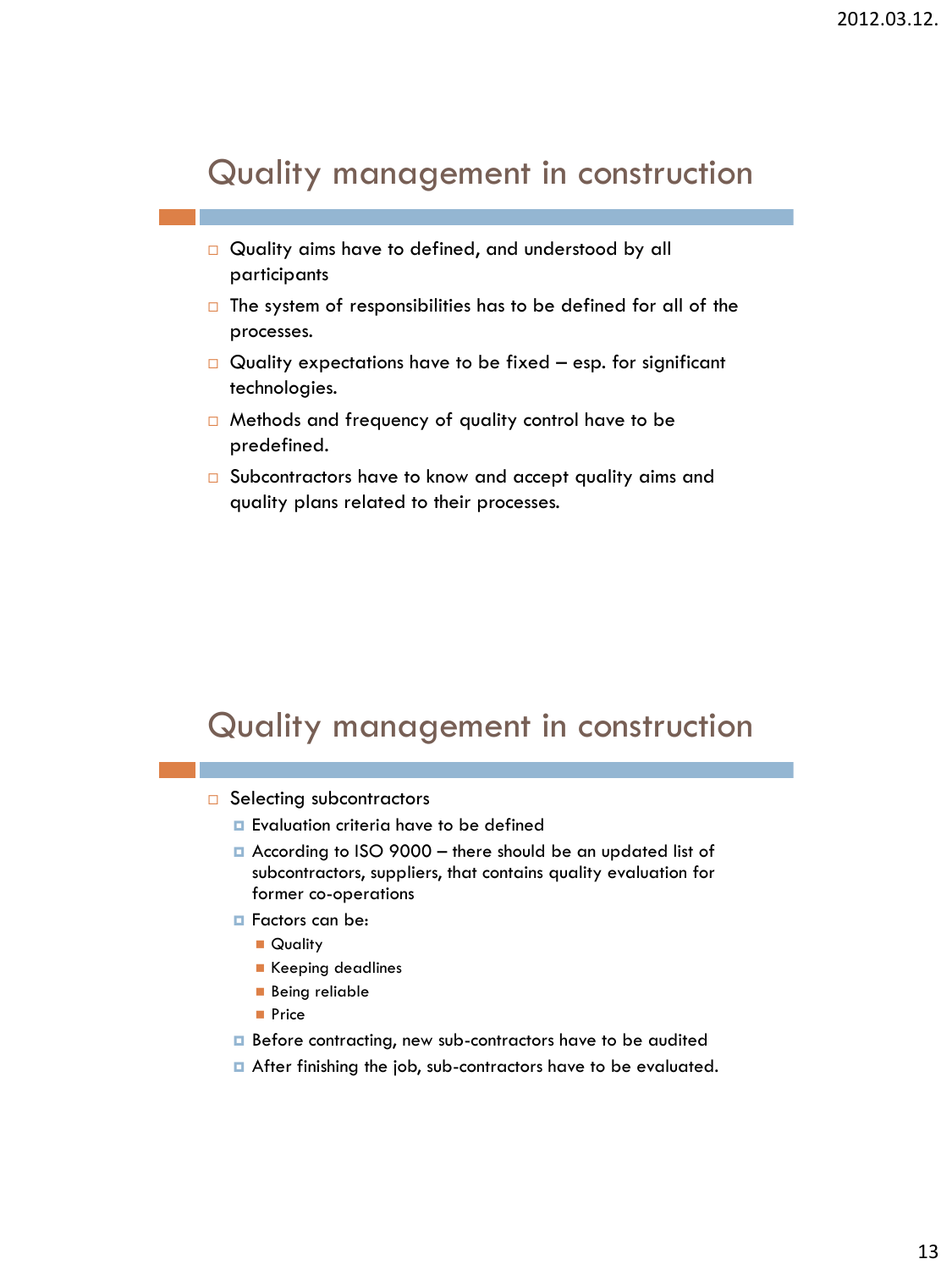- $\Box$  Council Directive 89/106/EEC relating to construction products, Annex 1. point 2.: Fire protection
- $\Box$  The construction works must be designed and built in such a way that in the event of an outbreak of fire:
	- $\blacksquare$  the load-bearing capacity of the construction can be assumed for a specific period of time;
	- $\blacksquare$  the generation and spread of fire and smoke within the works are limited;
	- $\blacksquare$  the spread of fire to neighbouring construction works is limited;
	- $\Box$  occupants can leave the works or be rescued by other means;
	- $\blacksquare$  the safety of rescue teams is taken into consideration.

# Fire protection

- $\Box$  The classification or availability of the structures, those classification can not be defined squarely (containing more different layers form fire protection aspects) should be considered based on the fire protection levels, and using data from reaction to fire tests.
- *MSZ EN 1364 1-6 series:* Fire resistance tests for construction elements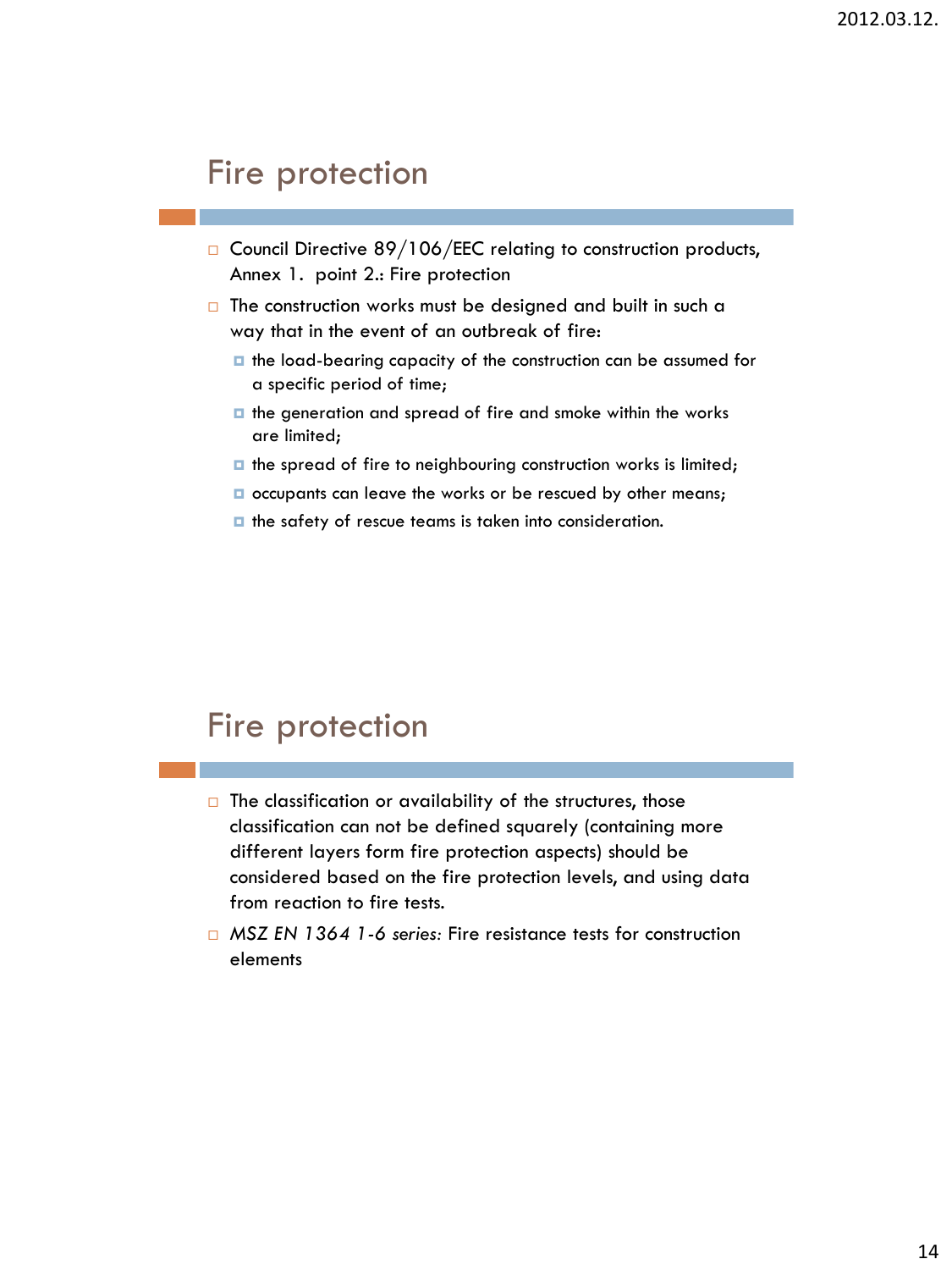- □ 9/2008 ÖTM decree: National Fire Protection Regulation
- □ Attestation of conformity by the assigned organisation
	- **For building materials and elements**
	- $\blacksquare$  For active fire protection materials and elements
- $\Box$  It can be based on a technical specification, like:
	- ETA
	- ÉME
	- $\blacksquare$  The data should be compared to national requirements

## Fire protection

- □ EN13501-1:2007: Fire classification of construction products and building elements
- $\Box$  The classes is EN 13501-1 actively consider the parameters like characteristics of flame spread, extend to include the rate of heat release, heat release, toxicity of smoke density and combustion result etc..
- EN 13501-1 also provides a number of test methods not only considering the actual fire scene, but also considering the end use of the material, which is more practical representation.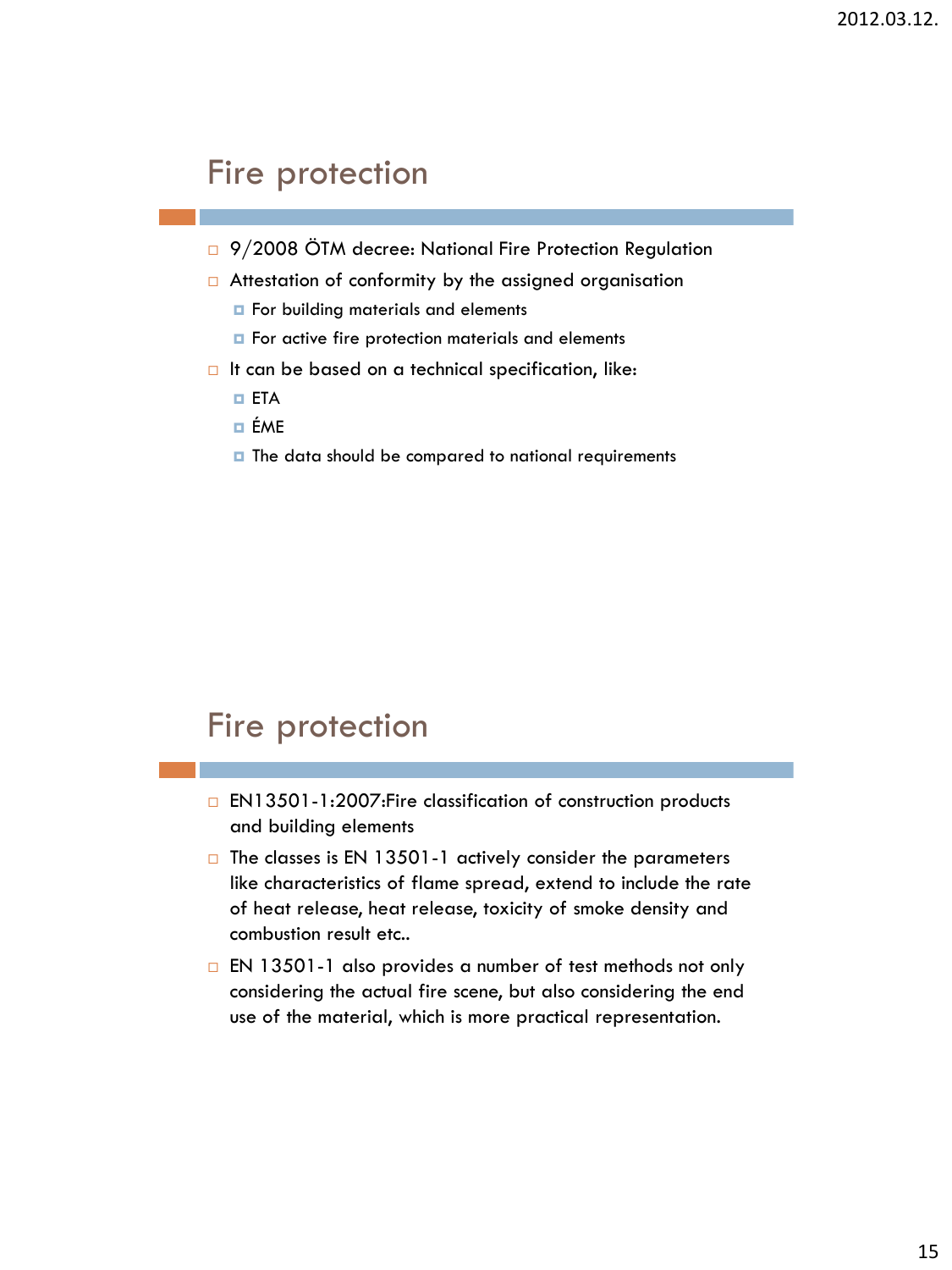- $\Box$  EN standards for reaction to fire tests:
	- **EN 13823: 2002: The Single Burning Item**
	- **EN ISO 11925-2: Ignitability of building** products subjected to direct impingement of flame





# Fire protection

- $\Box$  Flammability classification
	- **D** Classification for Construction products excluding flooring : A1, A2, B, C, D, E, F
	- **Q** Classification for floorings: A1<sub>fl</sub>, A2<sub>fl</sub>, B<sub>fl</sub>, C<sub>fl</sub>, D<sub>fl</sub>, E<sub>fl</sub>, F<sub>fl</sub>
- □ Burning droplets: d0, d1, d2
	- $\Box$  d0 = no droplets within 600 seconds
	- $\blacksquare$  d1 = droplet form within 600 seconds but do not burn for more than 10 seconds
	- $\Box$  d2 = Not as d0 or d1
- $\Box$  Smoke: s1, s2, s3
	- $\blacksquare$  s1 = little or no smoke generation
	- $\Box$  S2 = medium smoke generation
	- $\Box$  S3 = heavy smoke generation